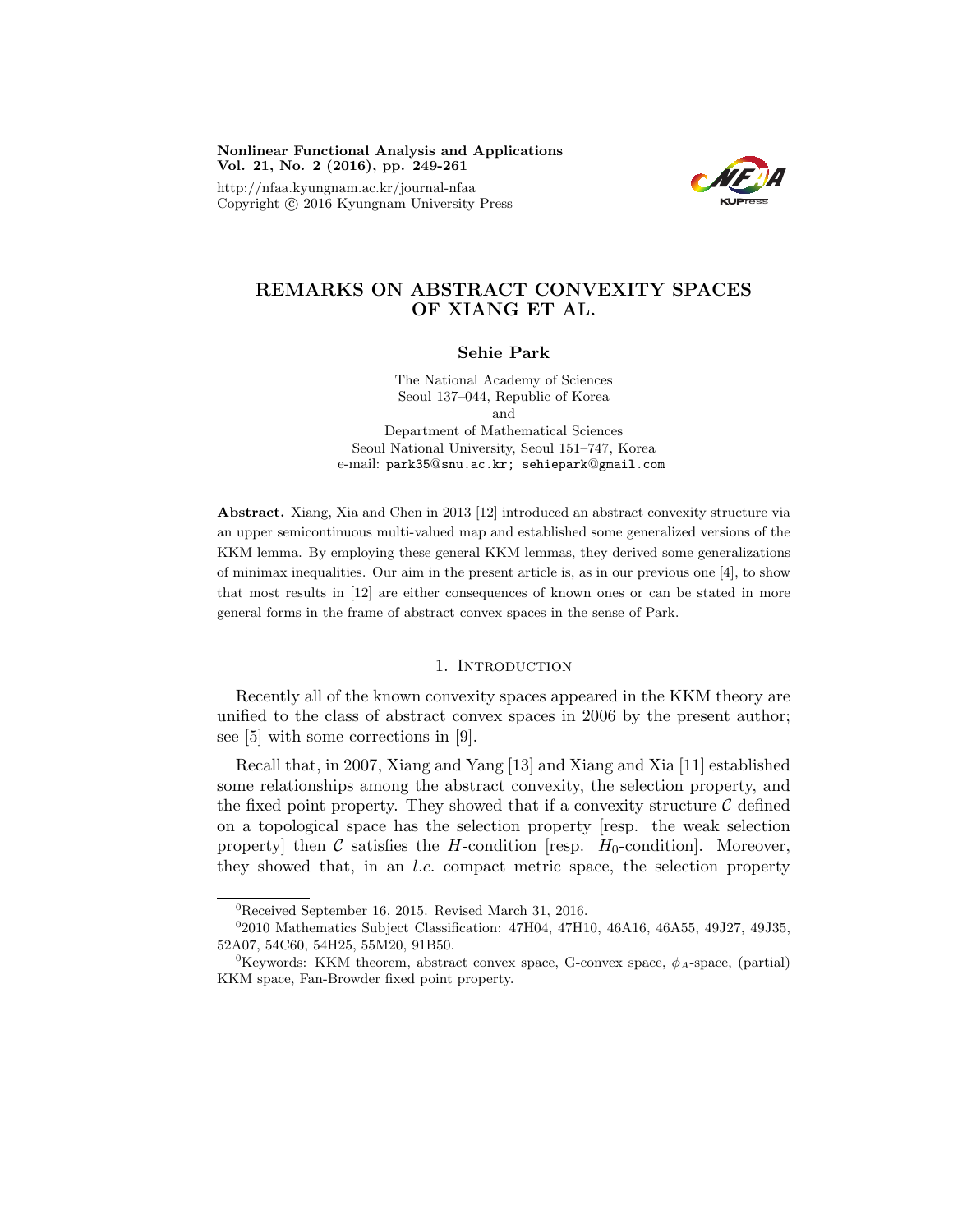implies the fixed point property. Note that their terminology has their own meaning.

Moreover, in our previous work  $[4]$ , we showed that all results in  $[11,13]$  are either consequences of known ones or can be stated in more general forms in the frame of G-convex spaces. Furthermore, Xiang, Xia and Chen in 2013 [12] introduced an abstract convex structure via an upper semicontinuous multivalued map and established some generalized versions of the KKM lemma. By employing these general KKM lemmas, they claimed to obtain some generalizations of minimax inequalities, which contain several existing ones as special cases.

Our aim in the present article is, as in our previous one [4], to show that most results in [12] are either consequences of known ones or can be stated in more general forms in the frame of abstract convex spaces in the sense of Park.

### 2. Abstract convex spaces

A multimap  $T : X \longrightarrow Y$  between topological spaces X, Y is said to be lower semicontinuous if  $T^{-}(B) := \{x \in X : T(x) \cap B \neq \emptyset\}$  is open for each open  $B \subset Y$ , and upper semicontinuous if  $T^+(B) := \{x \in X : T(x) \subset B\}$  is open for each open  $B \subset Y$ .

The following is the original Knaster-Kuratowski-Mazurkiewicz theorem in 1929 and its open valued version:

**Theorem 2.1.** (KKM) Let  $F_i$  ( $0 \leq i \leq n$ ) be  $n+1$  closed [resp. open] subsets of an n-simplex  $v_0v_1 \cdots v_n$ . If the inclusion relation

$$
v_{i_0}v_{i_1}\cdots v_{i_k}\subset F_{i_0}\cup F_{i_1}\cup\cdots\cup F_{i_k}
$$

holds for all faces  $v_{i_0}v_{i_1}\cdots v_{i_k}$   $(0 \le k \le n, 0 \le i_0 < i_1 < \cdots < i_k \le n)$ , then  $\bigcap_{i=0}^n \overline{F}_i \neq \emptyset$ .

Let  $\langle D \rangle$  denote the set of all nonempty finite subsets of a set D. Recall the following in [5] with some corrections in [9]:

**Definition 2.1.** An abstract convex space  $(E, D; \Gamma)$  consists of a topological space E, a nonempty set D, and a multimap  $\Gamma : \langle D \rangle \to E$  with nonempty values  $\Gamma_A := \Gamma(A)$  for  $A \in \langle D \rangle$ , such that the  $\Gamma$ -convex hull of any  $D' \subset D$  is denoted and defined by

$$
\operatorname{co}_{\Gamma} D' := \bigcup \{ \Gamma_A \mid A \in \langle D' \rangle \} \subset E.
$$

A subset X of E is called a  $\Gamma$ -convex subset of  $(E, D; \Gamma)$  relative to D' if for any  $N \in \langle D' \rangle$ , we have  $\Gamma_N \subset X$ , that is,  $\text{co}_{\Gamma} D' \subset X$ .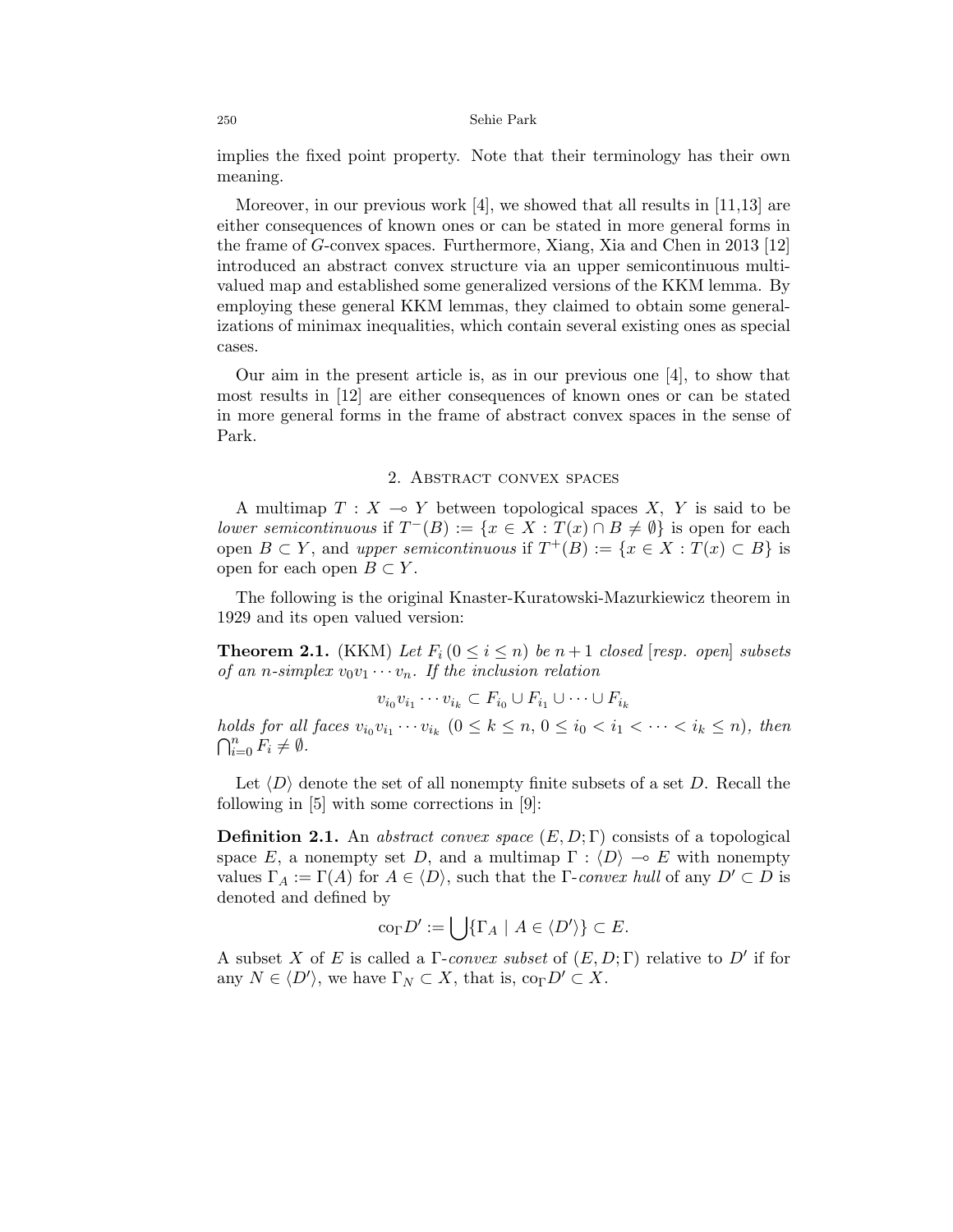Remarks on abstract convexity spaces of Xiang et al. 251

In case  $E = D$ , let  $(E; \Gamma) := (E, E; \Gamma)$ .

Remark 2.1. Recently the present author noticed that an abstract convex space was named a Γ-convex space by Zafarani [14] more early in 2004.

**Definition 2.2.** Let  $(E, D; \Gamma)$  be an abstract convex space and Z a topological space. For a multimap  $F : E \multimap Z$  with nonempty values, if a multimap  $G: D \longrightarrow Z$  satisfies

$$
F(\Gamma_A) \subset G(A) := \bigcup_{y \in A} G(y) \quad \text{for all } A \in \langle D \rangle,
$$

then G is called a KKM map with respect to F. A KKM map  $G: D \to E$  is a KKM map with respect to the identity map  $1<sub>E</sub>$ .

A multimap  $F : E \multimap Z$  is called a  $\Re \mathfrak{C}$ -map [resp. a  $\Re \mathfrak{D}$ -map] if, for any closed-valued [resp. open-valued] KKM map  $G: D \to Z$  with respect to F, the family  ${G(y)}_{y\in D}$  has the finite intersection property. In this case, we denote  $F \in \mathfrak{RC}(E, Z)$  [resp.  $F \in \mathfrak{RO}(E, Z)$ ].

**Definition 2.3.** The *partial KKM principle* for an abstract convex space  $(E, D; \Gamma)$  is the statement  $1_E \in \mathfrak{RC}(E, E)$ ; that is, for any closed-valued KKM map  $G : D \multimap E$ , the family  ${G(y)}_{y\in D}$  has the finite intersection property. The KKM principle is the statement  $1_E \in \mathfrak{RC}(E, E) \cap \mathfrak{RO}(E, E)$ ; that is, the same property also holds for any open-valued KKM map.

An abstract convex space is called a *(partial) KKM space* if it satisfies the (partial) KKM principle, resp.

In our recent works [1-3], we studied elements or foundations of the KKM theory on abstract convex spaces and noticed there that many important results therein are related to the partial KKM principle.

Example 2.1. We gave known examples of (partial) KKM spaces in [5] and the references therein.

**Definition 2.4.** A  $\phi_A$ -space  $(X, D; {\phi_A}_{A \in \langle D \rangle})$  (or simply  $(X, D; {\phi_A})$ ) consists of a topological space  $X$ , a nonempty set  $D$ , and a family of continuous functions  $\phi_A : \Delta_n \to X$  (that is, singular *n*-simplices) for  $A \in \langle D \rangle$  with  $|A| = n + 1$ . By putting  $\Gamma_A := \phi_A(\Delta_n)$  for each  $A \in \langle D \rangle$ , the triple  $(X, D; \Gamma)$ becomes an abstract convex space.

**Definition 2.5.** For a  $\phi_A$ -space  $(X, D; {\phi_A})$ , any multimap  $G : D \multimap X$ satisfying

 $\phi_A(\Delta_J) \subset G(J)$  for each  $A \in \langle D \rangle$  and  $J \in \langle A \rangle$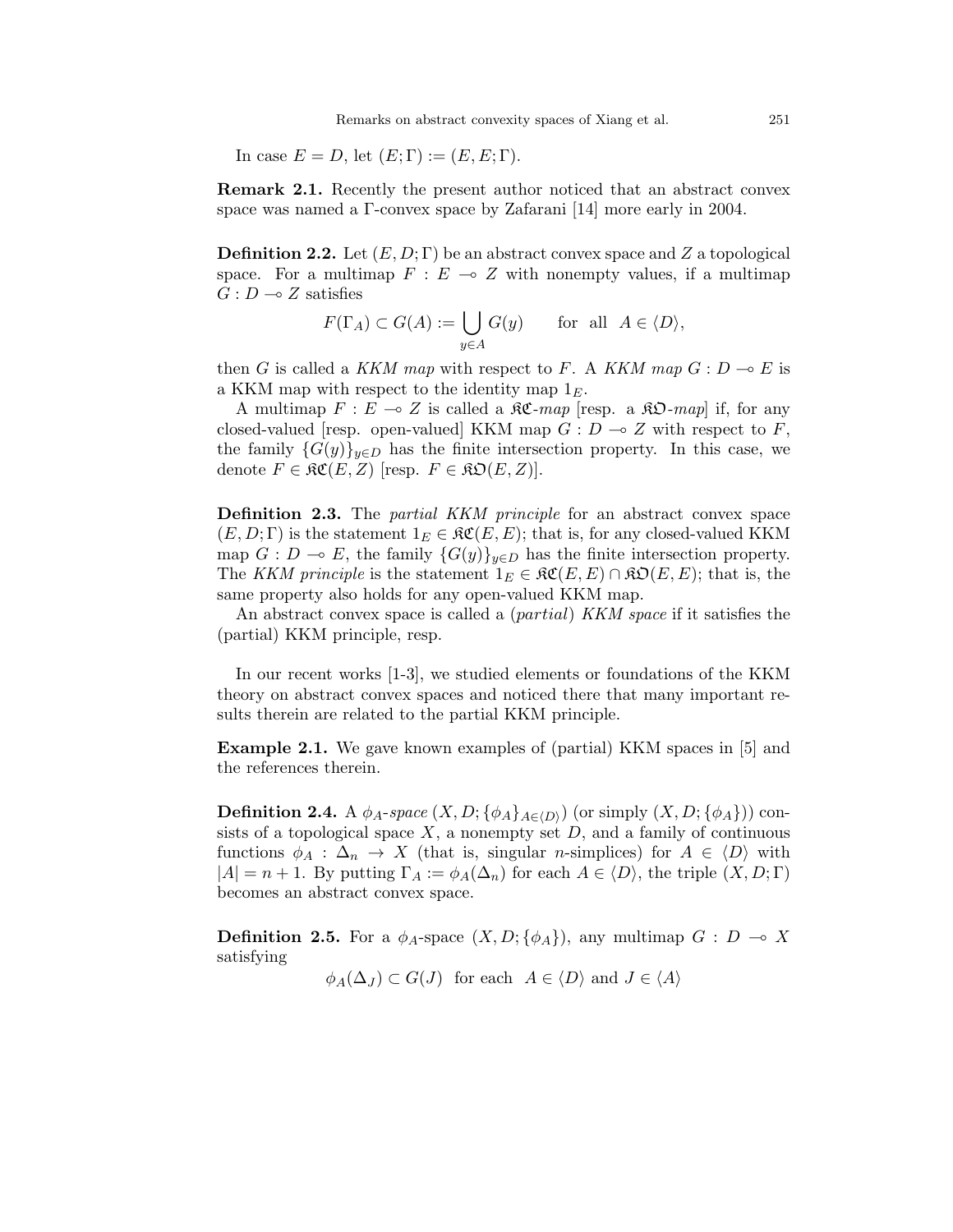is called a KKM map.

The following shows that every  $\phi_A$ -space is a KKM space:

**Lemma 2.1.** Let  $(X, D; \Gamma)$  be a  $\phi_A$ -space and  $G: D \to X$  a multimap with nonempty closed [resp. open] values. Suppose that G is a KKM map. Then  ${G(a)}_{a\in D}$  has the finite intersection property.

*Proof.* Let  $A = \{a_0, a_1, \ldots, a_n\} \in \langle D \rangle$ . Then there exists a continuous function  $\phi_A$ :  $\Delta_n \to \Gamma_A$  such that, for any  $0 \leq i_0 < i_1 < \cdots < i_k \leq n$ , we have

 $\phi_A(\text{co}\{e_{i_0}, e_{i_1}, \ldots, e_{i_k}\}) \subset \Gamma(\{a_{i_0}, a_{i_1}, \ldots, a_{i_k}\}) \cap \phi_A(\Delta_n).$ 

Since G is a KKM map, it follows that

$$
\operatorname{co}\{e_{i_0}, e_{i_1}, \dots, e_{i_k}\} \subset \phi_A^{-1}(\Gamma(\{a_{i_0}, a_{i_1}, \dots, a_{i_k}\}) \cap \phi_A(\Delta_n))
$$

$$
\subset \bigcup_{j=0}^k \phi_A^{-1}(G(a_{i_j}) \cap \phi_A(\Delta_n)).
$$

Since  $G(a_{i_j}) \cap \phi_A(\Delta_n)$  is closed [resp. open] in the compact subset  $\phi_A(\Delta_n)$ of  $\Gamma_A, \phi_A^{-1}$  $A^{-1}(G(a_{i_j}) \cap \phi_A(\Delta_n))$  is closed [resp. open] in  $\Delta_n$ . Note that  $e_i \to$  $\phi_A^{-1}$  $A^{-1}(G(a_i) \cap \phi_A(\Delta_n))$  is a KKM map on  $\{e_0, e_1, \ldots, e_n\}$ . Hence, by the original KKM theorem, we have

$$
\bigcap_{i=0}^{n} \phi_A^{-1}(G(a_i) \cap \phi_A(\Delta_n)) \neq \emptyset,
$$

which readily implies  $\bigcap_{i=0}^n G(a_i) \neq \emptyset$ . This completes the proof.

The following diagram for triples  $(E, D; \Gamma)$  is well-known:

Simplex 
$$
\implies
$$
 Convex subset of a t.v.s.  $\implies$  Lassonde type convex space  $\implies$  H-space  $\implies$  G-convex space  $\implies \phi_A$ -space  $\implies$  KKM space  $\implies$  Partial KKM space  $\implies$  Abstract convex space.

Consider the following well-known related four conditions for a map  $G$ :  $D \sim Z$  with a topological space Z:

(a)  $\bigcap_{y\in D} G(y) \neq \emptyset$  implies  $\bigcap_{y\in D} G(y) \neq \emptyset$ . (b)  $\bigcap_{y\in D} G(y) = \bigcap_{y\in D} G(y)$  (G is intersectionally closed-valued). (c)  $\bigcap_{y\in D} G(y) = \bigcap_{y\in D} G(y)$  (G is transfer closed-valued). (d)  $G$  is closed-valued.

Note that  $(d) \rightarrow (c) \rightarrow (b) \rightarrow (a)$  due to Luc *et al.*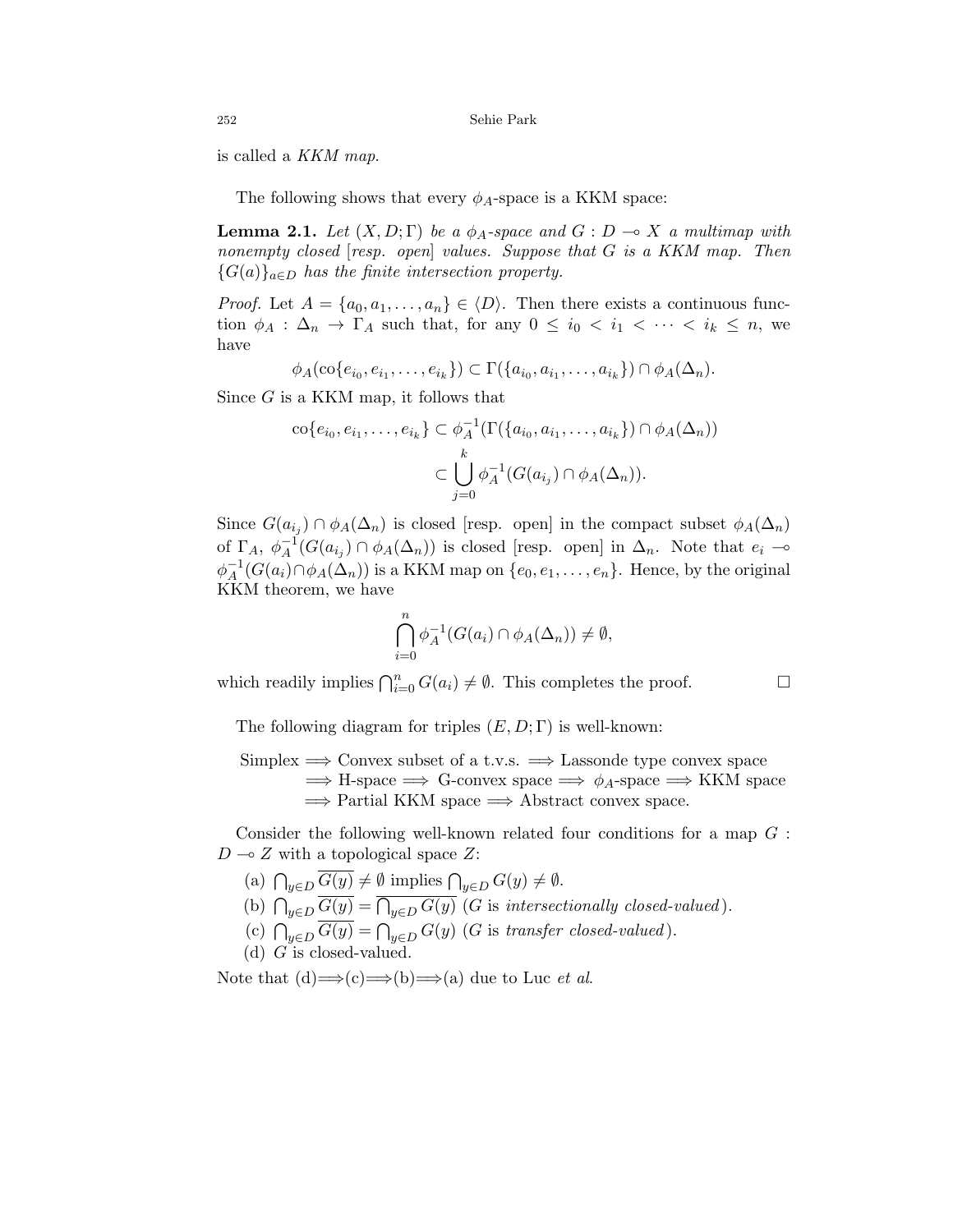From the partial KKM principle we have a whole intersection property of the Fan type as follows:

**Theorem 2.2.** ([8]) Let  $(E, D; \Gamma)$  be an abstract convex space, Z a topological space,  $F \in \mathfrak{RC}(E, D, Z)$ , and  $G : D \multimap Z$  a map such that

- (1)  $\overline{G}$  is a KKM map w.r.t. F; and
- (2) there exists a nonempty compact subset  $K$  of  $Z$  such that either (i)  $\bigcap \{G(y) : y \in M\} \subset K$  for some  $M \in \langle D \rangle$ ; or
	- (ii) for each  $N \in \langle D \rangle$ , there exists a  $\Gamma$ -convex subset  $L_N$  of E relative to some  $D' \subset D$  such that  $N \subset D'$ ,  $F(L_N)$  is compact, and

$$
F(L_N) \cap \bigcap_{y \in D'} G(y) \subset K.
$$

Then we have

$$
\overline{F(E)}\cap K\cap \bigcap_{y\in D}\overline{G(y)}\neq \emptyset.
$$

Furthermore,

- (a) if G is transfer closed-valued, then  $F(E) \cap K \cap \bigcap \{G(y) \mid y \in D\} \neq \emptyset$ ; and
- (β) if G is intersectionally closed-valued, then  $\bigcap \{G(y) \mid y \in D\} \neq \emptyset$ .

Later we adopt a simplified case of Theorem 2.2.

### 3. Definitions in [12]

Throughout [12], it is assumed that Y is nonempty. In this section, we introduce the definitions given in [12]:

**Definition 3.1.** A pair  $(Y, \mathcal{C})$ , where  $\mathcal{C}$  is a family of subsets of Y, called a convex structure if

- (1)  $\emptyset$  and Y belong to C;
- (2) C is closed for arbitrary intersections;  $\bigcap_{A\in\mathcal{D}} A \in \mathcal{C}$  for each family of subsets  $\mathcal{D} \subset \mathcal{C}$ .

Then the pair  $(Y, \mathcal{C})$  is called an abstract convexity space.

The convex hull  $\cos$  is defined as

$$
\operatorname{co}_{\mathcal{C}}(A) = \bigcap \{ D \in \mathcal{C} : A \subset D \}, \ \forall A \subset Y.
$$

A subset C of Y is said to be convex if  $C \in \mathcal{C}$ . It is clear that C is convex if and only if  $\text{co}_{\mathcal{C}}(C) = C$ .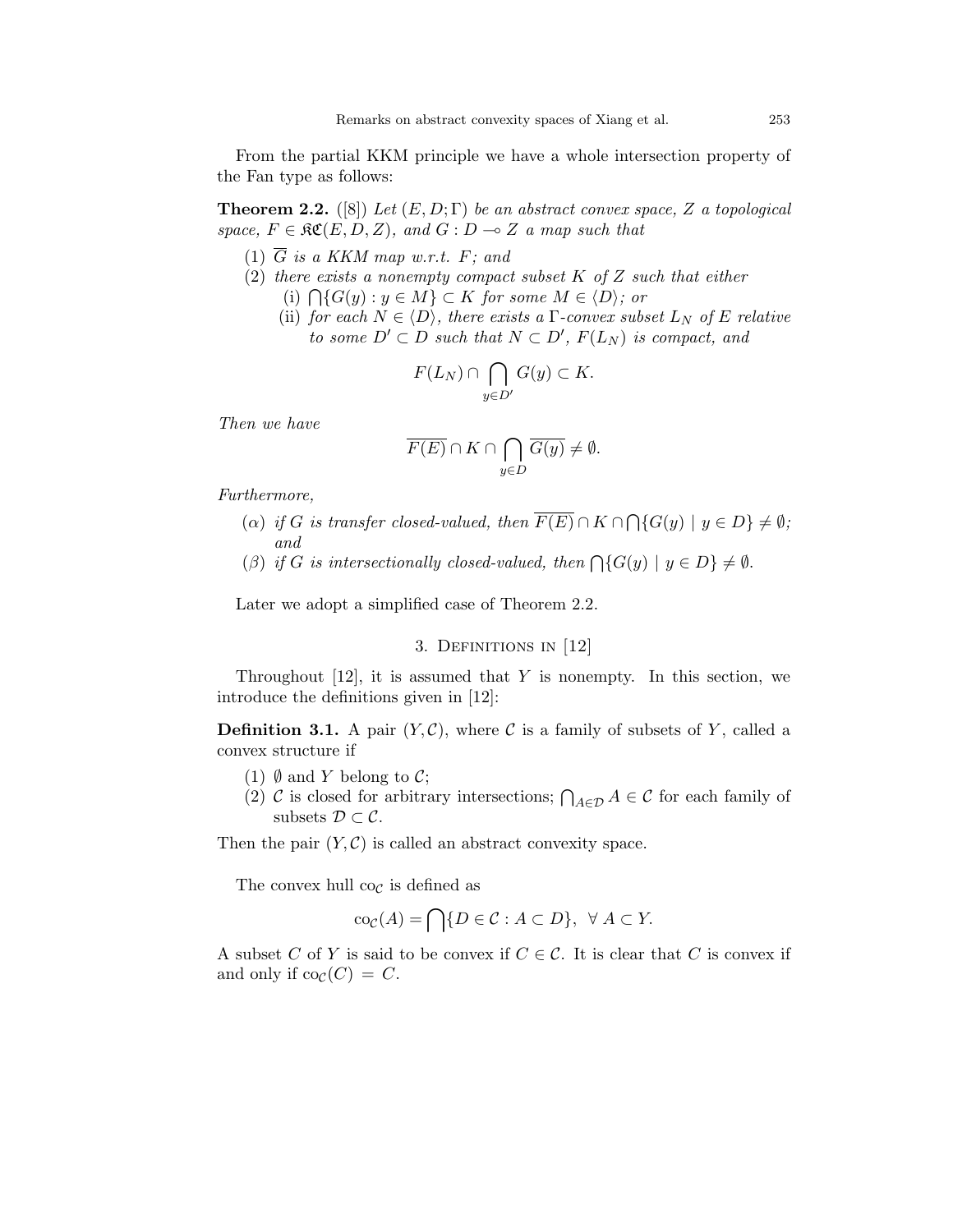**Definition 3.2.** Let  $(Y, \mathcal{C})$  be an abstract convexity space, let X be a subset of Y, and let  $F : X \multimap X$  be a multimap. F is said to be weakly convex-valued if for each  $x \in X$  and any finite subset  $\{y_0, y_1, \ldots, y_n\} \subset F(x)$ ,  $\operatorname{co}_{\mathcal{C}}\{y_0, y_1, \ldots, y_n\} \subset F(x)$ , whenever  $x \in \operatorname{co}_{\mathcal{C}}\{y_0, y_1, \ldots, y_n\}.$ 

**Remark 3.1.** It is clear that F is convex-valued, then F is weakly convexvalued.

- Let  $(Y, \mathcal{C})$  be an abstract convexity space and X be a subset of Y.
	- (i)  $F : X \multimap Y$  is said to be a KKM mapping if for each  $A \in \langle X \rangle$ , F satisfies

$$
\operatorname{co}_{\mathcal{C}}(A) \subset \bigcup_{x \in A} F(x).
$$

- (ii)  $F: X \longrightarrow Y$  is said to be a Fan-Browder mapping if F is convex-valued and has relatively open preimages in  $X$  (*i.e.*,  $F(x)$  is convex for each  $x \in X$  and  $F^-(y)$  is open in X for each  $y \in X$ ).
- (iii)  $F: X \longrightarrow Y$  is said to be a weak Fan-Browder mapping if F is weakly convex-valued and has relatively open preimages in X.

Let  $(Y, \mathcal{C})$  be an abstract convexity space, and let X be a subset of Y. X is said to be of KKM property (briefly KKMP) if every KKM mapping  $F : X \rightarrow$ Y with closed values has a finite intersection property  $(i.e., \bigcap_{x \in A} F(x) \neq \emptyset$ for each  $A \in \langle X \rangle$ ).

X is said to be of Fan-Browder fixed point property (briefly FBFP) if every Fan-Browder mapping  $F : X \longrightarrow X$  with nonempty values has a fixed point.

X is said to be of a strong Fan-Browder fixed point property (briefly SF-BFP) if every weak Fan-Browder mapping  $F : X \to X$  with nonempty values has a fixed point.

#### Comments.

- (1) Y should be better to assume a topological space. See the definitions of the KKM mapping and the Fan-Browder mapping.
- (2) A convexity space  $(Y, \mathcal{C})$  is a particular form of our abstract convex space  $(E, D; \Gamma)$  with  $Y = E = D$  and  $\Gamma_A := \text{co}_\mathcal{C} A = \bigcap \{B \in \mathcal{C} : A \subset B\}$ for  $A \in \langle Y \rangle$ . Then  $(Y, \mathcal{C})$  becomes our abstract convex space  $(Y; \Gamma)$ ; see [4].
- (3) "X is said to be of KKM property (briefly KKMP)" is not adequate. In this case  $(Y, X; \Gamma)$ , where  $\Gamma_A := \text{co}_\mathcal{C} A$  for  $A \in \langle X \rangle$ , is a partial KKM space in our sense; see [4].
- (4) The concepts of weakly convex-valued mappings, weak Fan-Browder mapping, and strongly Fan-Browder fixed point property (briefly SF-BFP) are first introduced in [12] without giving any proper examples.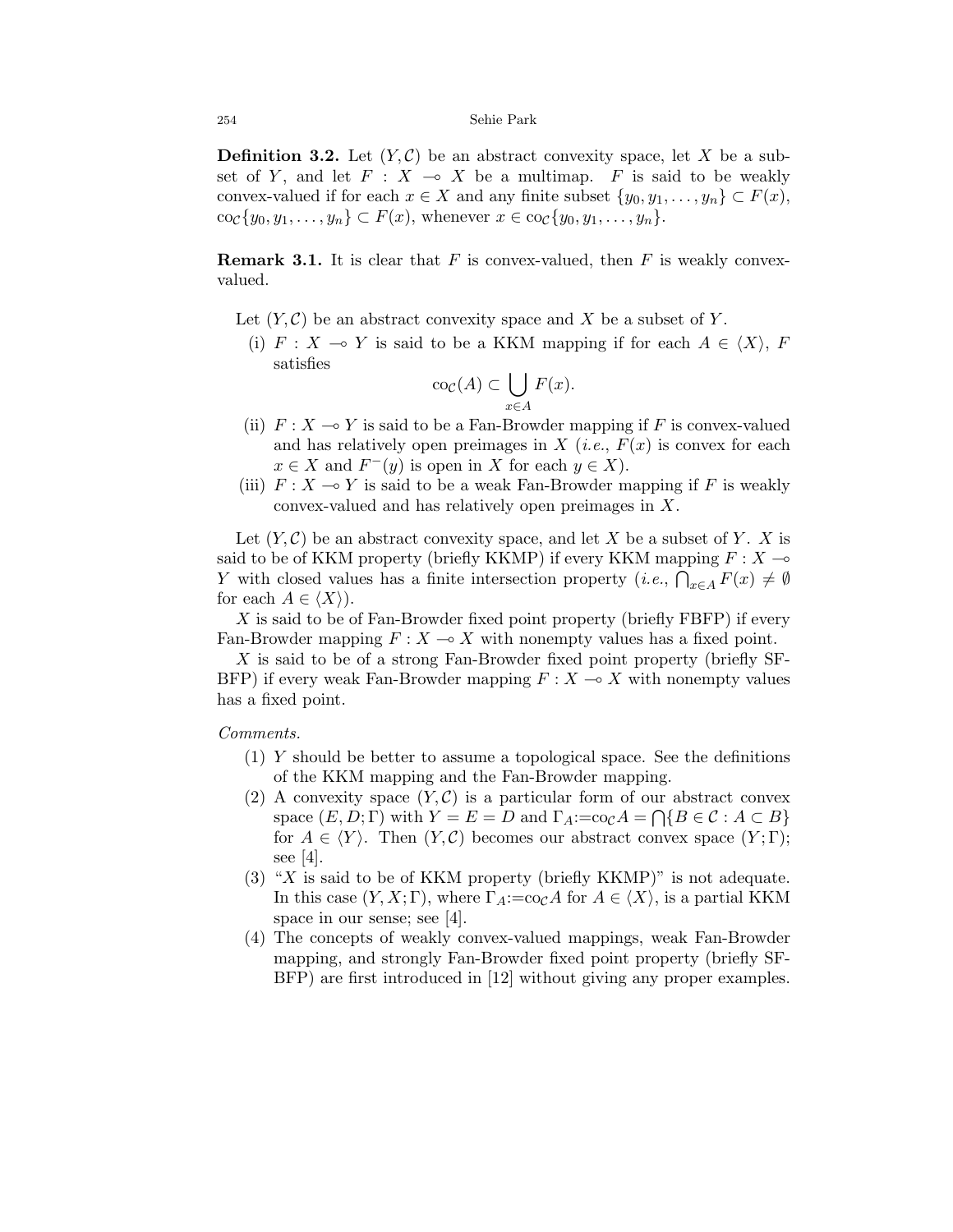(5) We define the convex hull co<sub>c</sub> as

$$
\operatorname{co}_{\mathcal{C}}(A) = \bigcup \{ \operatorname{co}_{\mathcal{C}} N : N \in \langle A \rangle \} \subset Y, \ \ \forall A \subset X.
$$

4. KKM property and Fan-Browder fixed point property in [12]

In this section, we list several results in [12] which are simple consequences of known ones.

For an abstract convex space  $(E, D; \Gamma)$ , let us consider the following statements in [5]:

(0) The KKM principle. For any closed-valued [resp. open-valued] KKM map  $G : D \to E$ , the family  ${G(z)}_{z \in D}$  has the finite intersection property.

(I) The Fan matching property. Let  $S: D \to E$  be a map satisfying

(1.1)  $S(z)$  is open [resp. closed] for each  $z \in D$ ; and

(1.2)  $E = \bigcup_{z \in M} S(z)$  for some  $M \in \langle D \rangle$ .

Then there exists an  $N \in \langle M \rangle$  such that

$$
\Gamma_N \cap \bigcap_{z \in N} S(z) \neq \emptyset.
$$

(V) The Fan-Browder fixed point property. Let  $S : E \to D$ ,  $T : E \to E$ be maps satisfying

(5.1) for each  $x \in E$ , co<sub> $\Gamma$ </sub> $S(x) \subset T(x)$ ;  $(5.2)$   $S^{-}(z)$  is open [resp. closed] for each  $z \in D$ ; and (5.3)  $E = \bigcup_{z \in M} S^{-}(z)$  for some  $M \in \langle D \rangle$ .

Then T has a fixed point  $x_0 \in E$ ; that is,  $x_0 \in T(x_0)$ .

Theorem 4.1. ([5], Characterizations of the KKM spaces) For an abstract convex space  $(E, D; \Gamma)$ , the statements  $(0), (I)$  and  $(V)$  are mutually equivalent.

Similarly, the following enlarges [12, Theorem 3.1] and [12, Corollary 3.2]:

**Theorem 4.2.** Let  $(Y, \mathcal{C})$  be an abstract convexity space. For a compact subset X of  $(Y, \mathcal{C})$ , the following properties are equivalent:

- (i) KKMP,
- (ii) SFBFP,
- (iii) FBFP.

*Proof.* (i)  $\implies$  (ii). See [12].

 $(ii) \Longrightarrow (iii)$ . Clear.

(iii)  $\implies$  (i). We follow our method in [5]. Let  $G: X \to X$  be a KKM map with closed values as in [12]. Suppose that  $\{G(x)\}_{x\in X}$  does not have the finite intersection property, that is, there exists an  $M \in \langle X \rangle$  such that  $\bigcap_{x \in M} G(x) =$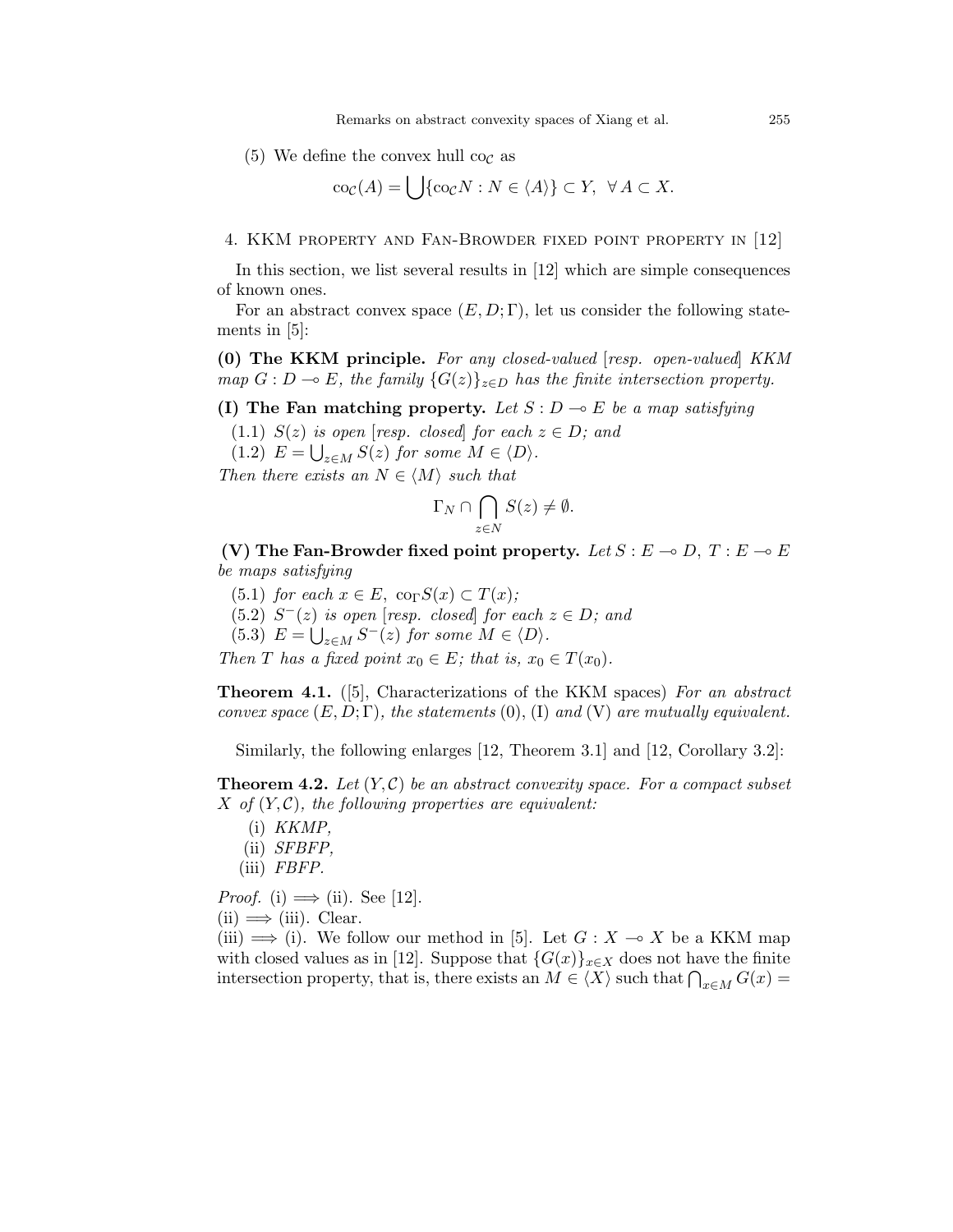$\emptyset$ . Define two maps  $S, T : X \to X$  by  $S^-(y) = G^c(y) := X \setminus G(y)$  for  $y \in X$ and  $T(x) := \cos S(x)$  for  $x \in X$ . Note that  $S^{-}(y)$  is open for each  $y \in X$  and X is covered by a finite number of  $S^-(y)$ s for  $y \in M$ . Therefore, by FBFP, T has a fixed point  $x_0 \in T(x_0) = \cos(S(x_0))$ . By our definition of the convex hull co<sub>C</sub>, there exists an  $N \in \langle S(x_0) \rangle$  such that  $x_0 \in {\rm co}_\mathcal{C} N \subset {\rm co}_\mathcal{C} S(x_0)$ . Then for each  $y \in N$ , we have  $y \in S(x_0)$  or  $x_0 \in S^{-}(y)$ , that is,  $x_0 \notin G(y)$ . Hence co<sub>C</sub>N  $\not\subset G(N)$  and G is not a KKM map. This contradiction implies the conclusion.

### 5. AN ABSTRACT CONVEXITY STRUCTURE IN [12]

Let  $N = \{0, 1, 2, \ldots, n\}, \ \Delta_n = e^0 e^1 \cdots e^n$  be the standard *n*-simplex, and for  $J \subset N$ , let  $\Delta_J = \text{co}\lbrace e^j : j \in J \rbrace$  be a face of  $\Delta_n$ .

**Lemma 5.1.** Let  $D = \{e^0, e^1, \ldots, e^n\}$ , Y be a topological space, and  $(\Delta_n, D; \text{co})$ be the abstract convex space as in the original KKM theorem. Let  $G : D \rightarrow Y$ be a closed [resp. an open] valued multimap. If G is a KKM map with respect to an upper [a lower] semicontinuous map  $F : \Delta_n \to Y$ , then  $\bigcap_{i=0}^n G(e^i) \neq \emptyset$ .

*Proof.* Since  $F(\Delta_J) \subset G(J)$  for each  $J \subset D$ , we have  $\Delta_J \subset F^+G(J)$  for each  $J \subset D$ . Then  $F^+G : D \to \Delta_n$  is a KKM map. Moreover, it is closed-valued [resp. open-valued] since  $F$  is upper [resp. lower] semicontinuous. Therefore, by the original KKM theorem, we have  $\bigcap_{i=0}^{n} F^+G(e^i) = F^+(\bigcap_{i=0}^{n} G(e^i)) \neq \emptyset$ . Consequently,  $\bigcap_{i=0}^n G(e^i)$ ))  $\neq \emptyset$ .

Note that our Lemma 5.1 subsumes Lemmas 4.2 and 4.3 in [12] as follows:

**Definition 5.1.** ([12], Definition 4.1.) Let Y be a compact set of a topological space, and let  $q : \Delta_n \multimap Y$  be a multimap. If for each continuous map  $p: Y \to \Delta_n$  (called a simplex mapping), there exists some point  $x_0 \in p \cdot q(x_0)$ then we say that q has a fixed point property with respect to  $\Delta_n$  and simplex mappings.

**Lemma 5.2.** ([12], Lemma 4.2.[4.3.]) Let Y be a metric space [resp. compact space, and let  $\{F_0, F_1, \ldots, F_n\}$  be a family of closed subsets of Y. If there exists an upper semicontinuous mapping  $q : \Delta_n \multimap Y$  such that

$$
q(\Delta_J) \subset \bigcup_{j \in J} F_j \quad \text{[resp. } q(\Delta_J) \subset \text{co}_\mathcal{C}\{y_j : j \in J\}\big], \quad \forall J \subset N,
$$

and q has a fixed point property with respect to  $\Delta_n$  and simplex mappings. Then  $\bigcap_{i=0}^n F_i \neq \emptyset$ .

From Lemma 5.1 we have the following: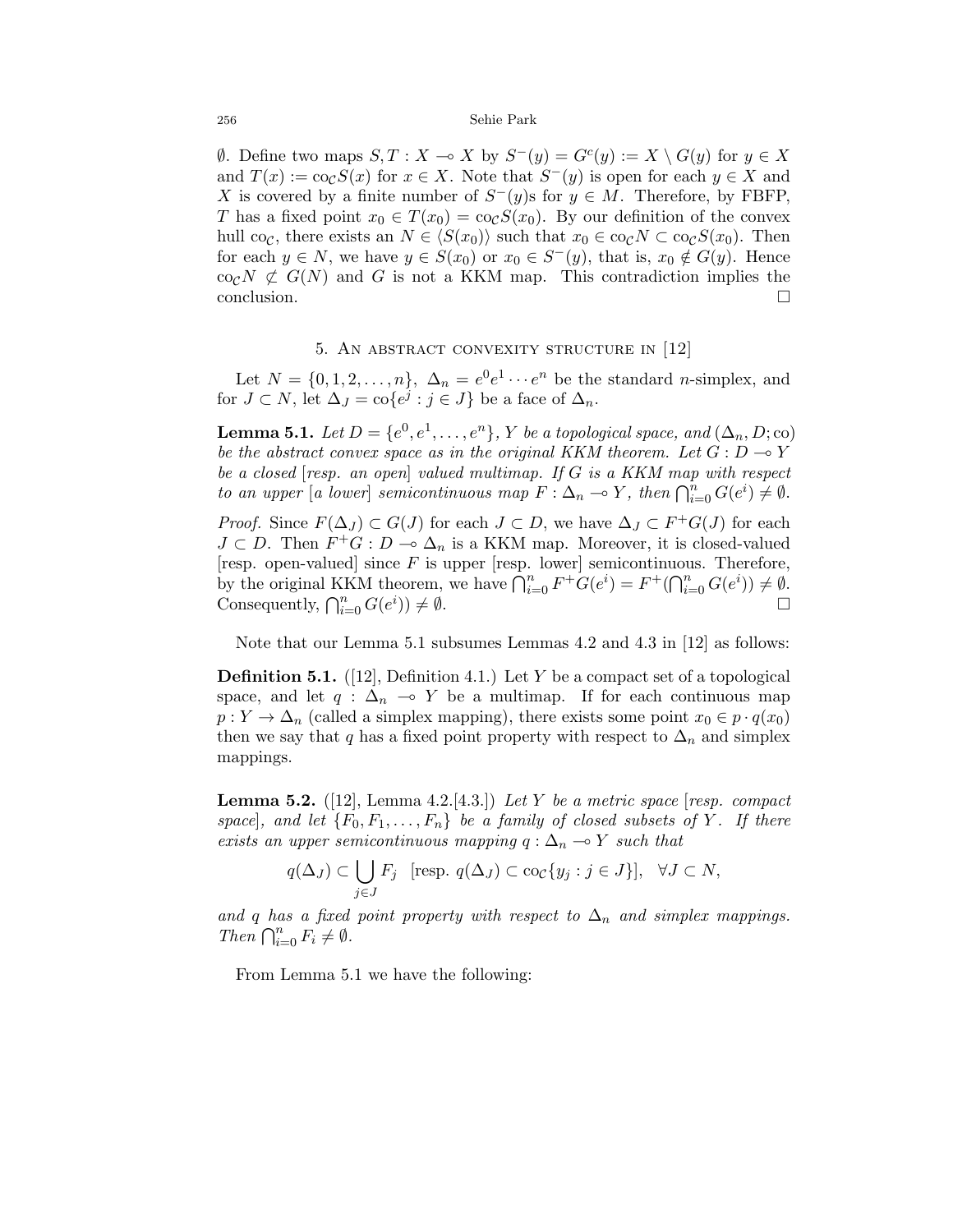**Theorem 5.1.** Let  $(E, D; \Gamma)$  be an abstract convex space,  $G : D \to E$  be a KKM map with closed [resp. open] values. Suppose that for each finite subset  $\{y_0, y_1, \ldots, y_n\} \subset D$ , there exists an upper [resp. a lower] semicotinuous map  $F: \Delta_n \multimap E$  such that

$$
F(\Delta_J) \subset \text{co}_{\Gamma}\{y_j : j \in J\}, \quad \forall J \subset N = \{0, 1, \dots, n\}.
$$

Then  $\{G(y): y \in D\}$  has the finite intersection property.

*Proof.* Given  $\{y_0, y_1, \ldots, y_n\} \subset D$ , we prove  $\bigcap_{i=0}^n G(y_i) \neq \emptyset$ . Since G is a KKM map, we have

$$
\operatorname{co}_{\Gamma}\{y_j : j \in J\} \subset \bigcup_{j \in J} G(y_j), \ \ \forall J \subset N = \{0, 1, \dots, n\}.
$$

Then there exists an upper [resp. a lower] semicontinuous map  $F : \Delta_n \to E$ such that

$$
F(\Delta_j) \subset \text{cor}\{y_j : j \in J\} \subset \bigcup_{j \in J} G(y_j), \ \ \forall J \subset N = \{0, 1, \dots, n\}.
$$

From Lemma 5.1, it follows that  $\bigcap_{i=0}^n G(y_i) \neq \emptyset$ .

In view of Theorem 5.1, we can eliminate Definition 4.4, Theorem 4.5, Corollary 4.6, and Theorem 4.12 in [12].

A nonempty topological space is said to be acyclic whenever its reduced homology groups over a field of coefficients vanish.

The following is well-known:

**Lemma 5.3.** Let Y be a compact topological space. If  $p: Y \to \Delta_n$  is continuous and  $F: \Delta_n \to Y$  is an upper semicontinuous map with closed acyclic values, then there exists some  $e \in \Delta_n$  such that  $e \in p \cdot F(e)$ .

Recall that  $F \in \mathfrak{A}_{c}^{\kappa}(\Delta_n, Y) \subset \mathfrak{RC}(\Delta_n, V, Y)$  (see, [6,7,10]) and the references therein. As an immediate corollary, we have the following:

**Corollary 5.1.** Let Y be a topological space, and  $\{F_0, F_1, \ldots, F_n\}$  be a family of closed subsets of Y. If there exists an upper semicontinuous map  $F : \Delta_n \longrightarrow$ Y with compact acyclic values such that

$$
F(\Delta_J) \subset \bigcup_{i \in J} F_i, \quad \forall J \subset N = \{0, 1, \dots, n\},\
$$

then  $\bigcap_{i=0}^n F_i \neq \emptyset$ .

Note that Corollary 5.1 improves [12, Corollary 4.9].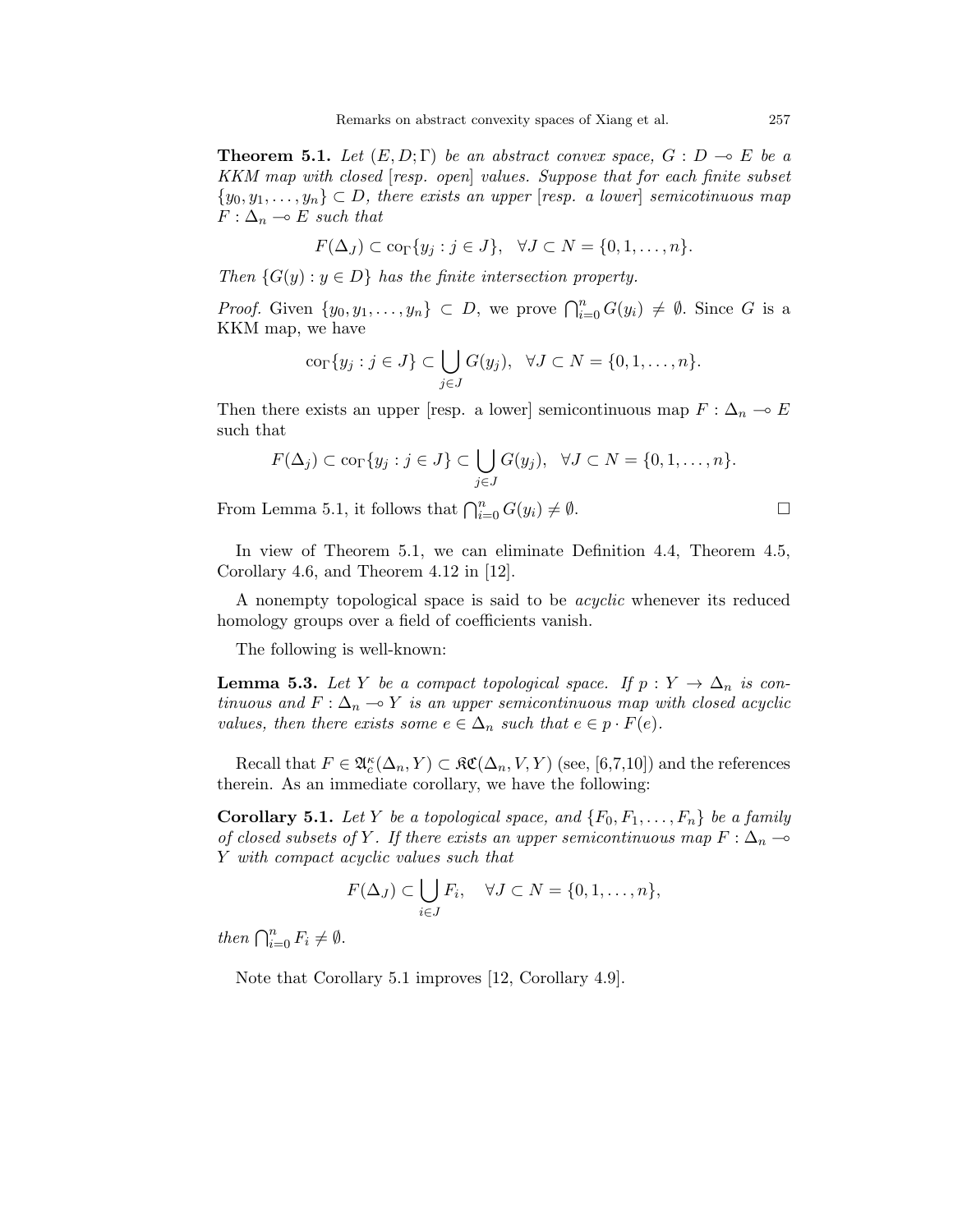Note also that there appears in [12] some redundant artificial definitions like the fixed point property with respect to  $\Delta_n$  and simplex mappings,  $H_q$ property, and  $H_0^q$  $_0^q$ -property. These are all eliminated in our preceeding arguments.

### 6. Minimax inequalities in [12]

**Lemma 6.1.** ([12], Lemma 5.1.) Let X be a subset of a linear topological space, let Y be a compact topological space, and let  $s : X \multimap Y$  be an upper semi-continuous mapping with nonempty, closed and contractible values. Let  $F : X \rightarrow Y$  be a closed valued mapping such that for each finite subset  ${x_0, x_1, \ldots, x_n} \subset X$ ,

$$
s(\operatorname{co}\{x_0,x_1,\ldots,x_n\}) \subset \bigcup_{i=1}^n F(x_i).
$$

Then  $\bigcap_{x\in X} F(x) \neq \emptyset$ .

This Lemma can be improved as follows:

- 1. X should be convex.
- 2. s can be replaced by an acyclic map or, more generally, a map in  $R\mathfrak{C}$ -map.
- 3. Instead of the compactness of  $Y$ , various coercivity conditions can be used as in Theorem 2.2.

In view of Theorem 2.2, we can adopt the following instead of Lemma 5.1 of [12]:

**Lemma 6.2.** Let  $X$  be a nonempty convex subset of a linear topological space, let Y be a compact topological space, and let  $F : X \rightarrow Y$  be an upper semicontinuous mapping with nonempty, closed and acyclic values. Let  $G : X \rightarrow Y$  be a closed valued mapping such that for each finite subset  $\{x_0, x_1, \ldots, x_n\} \subset X$ ,

$$
F(\operatorname{co}\{x_0,x_1,\ldots,x_n\})\subset \bigcup_{i=1}^n G(x_i).
$$

Then  $\bigcap_{x\in X} G(x) \neq \emptyset$ .

From Lemma 6.2, we derive some general versions of minimax inequalities.

Theorem 6.1. Let X, Y be nonempty subsets of linear topological spaces,  $\varphi: X \times Y \to \mathbb{R}$  satisfies the following conditions:

(1) X is convex and, for any fixed  $x \in X$ ,  $\{y \in Y : \varphi(x, y) \leq 0\}$  is lower semicontinuous with respect to y;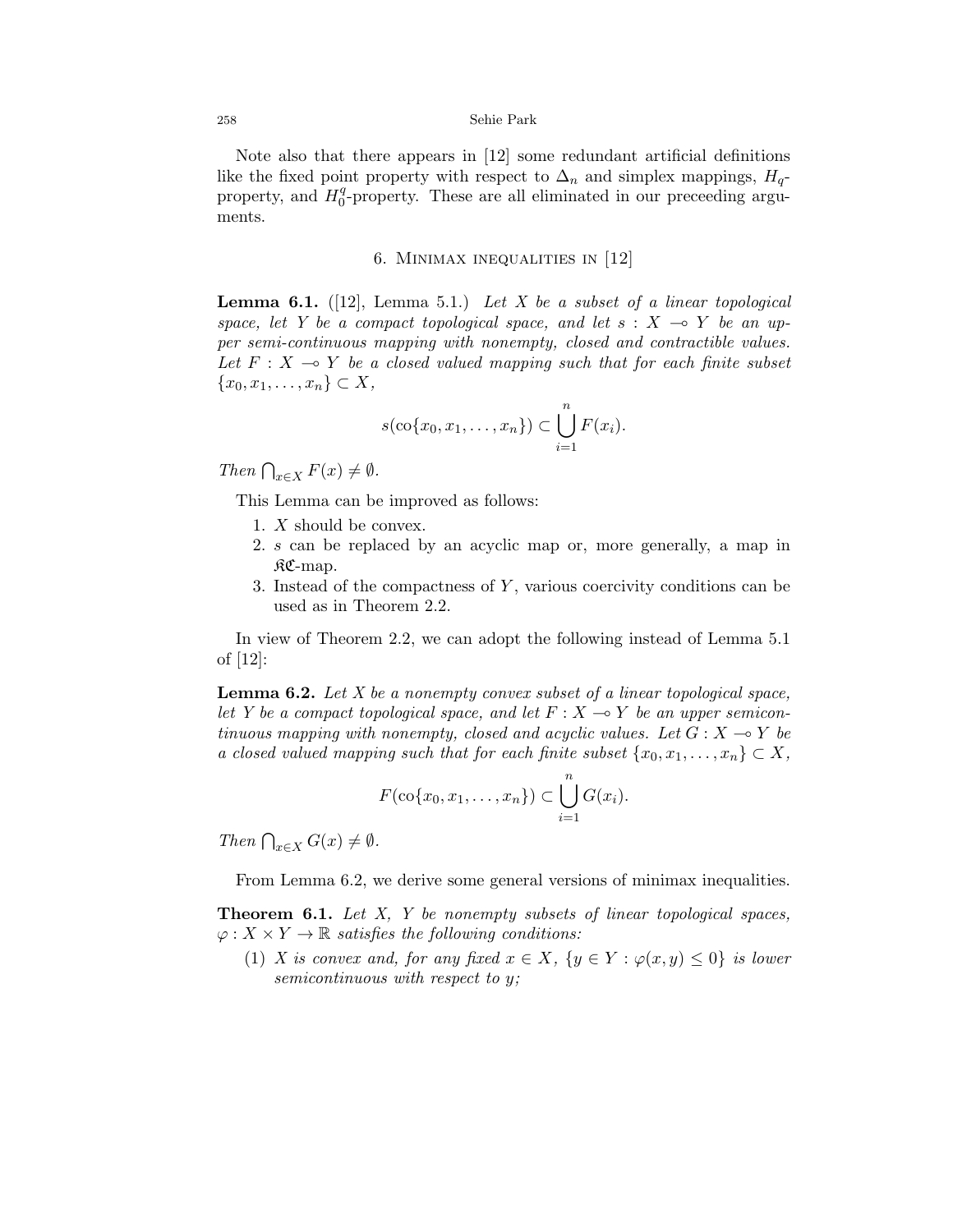- (2) Y is compact and  $F: X \to Y$  is an upper semi-continuous mapping with nonempty, closed and acyclic values; and
- (3) for any finite subset  $\{x_0, x_1, \ldots, x_n\} \subset X$  and  $y \in F(\text{co}\{x_0, x_1, \ldots, x_n\}),$

$$
\varphi(x_i, y) \le 0 \quad \text{for some } i = 0, 1, \dots, n.
$$

Then there exists  $y^* \in Y$  such that

$$
\varphi(x, y^*) \le 0, \quad \forall \ x \in X.
$$

*Proof.* The multimap  $G: X \rightarrow Y$  is defined as

$$
G(x) = \{ y \in Y : \varphi(x, y) \le 0 \}, \quad \forall x \in X.
$$

Condition (1) implies that G is closed-valued. From condition  $(2)$ , it is easy to check that for each finite subset  $\{x_0, x_1, \ldots, x_n\} \subset X$ , G satisfies

$$
F(\operatorname{co}\{x_0,x_1,\ldots,x_n\}) \subset \bigcup_{i=0}^n G(x_i).
$$

By Lemma 6.2, we have  $\bigcap_{x\in X} G(x) \neq \emptyset$ . Then there exists some  $y^* \in Y$  such that  $y^* \in \bigcap_{x \in X} G(x)$ , so that

$$
\varphi(x, y^*) \le 0, \quad \forall \ x \in X.
$$

This is a correct form of [12, Theorem 5.2]. Note that other results in Section 5 of [12] can be corrected similarly, and we will stop here.

### 7. Historical remarks

In this section, we introduce abstracts of papers of Xiang *et al.* [11, 12, 13] and Park [4], and the comments on [12] given by Park [9].

### 7.1. Xiang and Yang 2007 ([13])

Abstract: We establish some relationships among abstract convexity, the selection property and the fixed point property. We show that if a convexity structure  $\mathcal C$  defined on a topological space has the selection property then  $\mathcal C$ satisfies the H-condition. Moreover, in an l.c. compact metric space, the selection property implies the fixed point property.

### 7.2. Xiang and Xia 2007 ([11])

Abstract: We give a characteristic of abstract convexity structures on topological spaces with selection property. We show that if a convexity structure  $\mathcal C$ defined on a topological space has the weak selection property then  $\mathcal C$  satisfies  $H_0$ -condition. Moreover, in a compact convex subset of a topological space

 $\Box$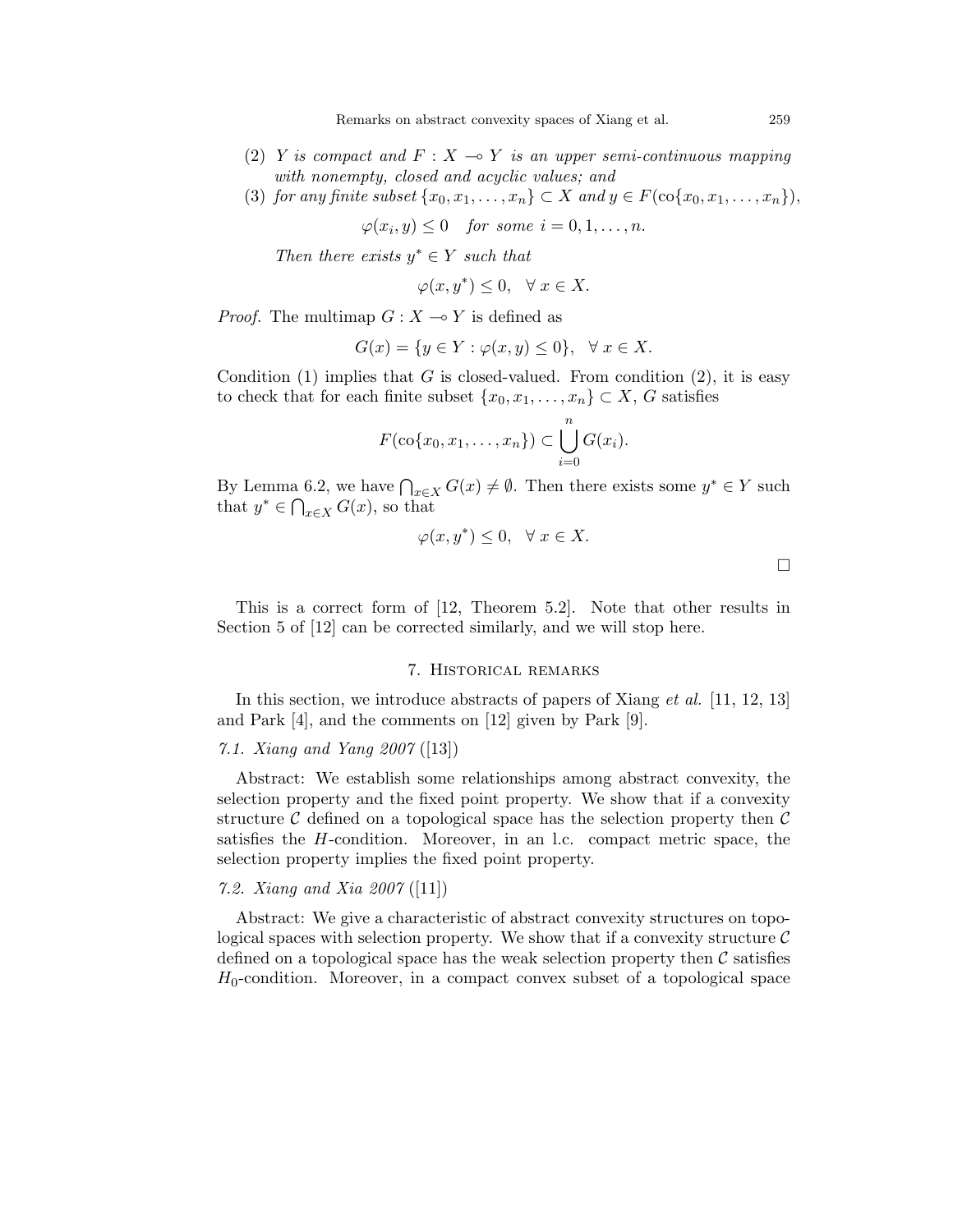with convexity structure, the weak selection property implies the fixed point property.

## 7.3. Park 2010 ([4])

Abstract: All results of S.-w. Xiang and H. Yang [12] and S.-w. Xiang and S. Xia [11] are shown to be consequences of known ones or can be stated in more general forms.

### 7.4. Xiang et al. 2013 ([12])

Abstract: The purpose of this paper is to give some further results in a type of generalized convexity spaces. First, we prove that an abstract convex space has KKM property if and only if it has a strong Fan-Browder property. Then we introduce an abstract convex structure via an upper semi-continuous multi-valued mapping and establish some generalized versions of KKM lemma. By employing our general KKM lemmas, we derive some generalizations of minimax inequalities, which contain several existing ones as special cases.

### 7.5. Park 2014 ([9])

Comments on Xiang *et al.* [12]: The authors' abstract convexity space is particular to the abstract convex spaces in the sense of Park. Their weakly convex-valued multimap has a fixed point whenever it has a nonempty value. Hence their new definitions (without giving any proper examples) seem to be incorrect. Moreover, the correct form of their first claim of equivalence was already known for a long time ago.

#### **REFERENCES**

- [1] S. Park, Elements of the KKM theory on abstract convex spaces, J. Korean Math. Soc.,  $45(1)$  (2008), 1–27.
- [2] S. Park, New foundations of the KKM theory, J. Nonlinear Convex Anal., 9(3) (2008), 331–350.
- [3] S. Park, Equilibrium existence theorems in KKM spaces, Nonlinear Anal., 69 (2008), 4352–4364.
- [4] S. Park, Comments on abstract convexity structures on topological spaces, Nonlinear Anal., 72 (2010), 549–554.
- [5] S. Park, The KKM principle in abstract convex spaces: Equivalent formulations and applications, Nonlinear Anal., 73 (2010), 1028–1042.
- [6] S. Park, Applications of the KKM theory to fixed point theory, J. Nat. Acad. Sci., ROK, Nat. Sci. Ser. **50**(1) (2011), 21–69.
- [7] S. Park, Applications of multimap classes in abstract convex spaces, J. Nat. Acad. Sci., ROK, Nat. Sci. Ser. 51(2) (2012), 1–27.
- [8] S. Park, A genesis of general KKM theorems for abstract convex spaces: Revisited, J. Nonlinear Anal. Optim., 4(1) (2013), 127–132.
- [9] S. Park, Review of recent studies on the KKM theory II, Nonlinear Funct. Anal. Appl.,  $19(1)$  (2014), 143-155.